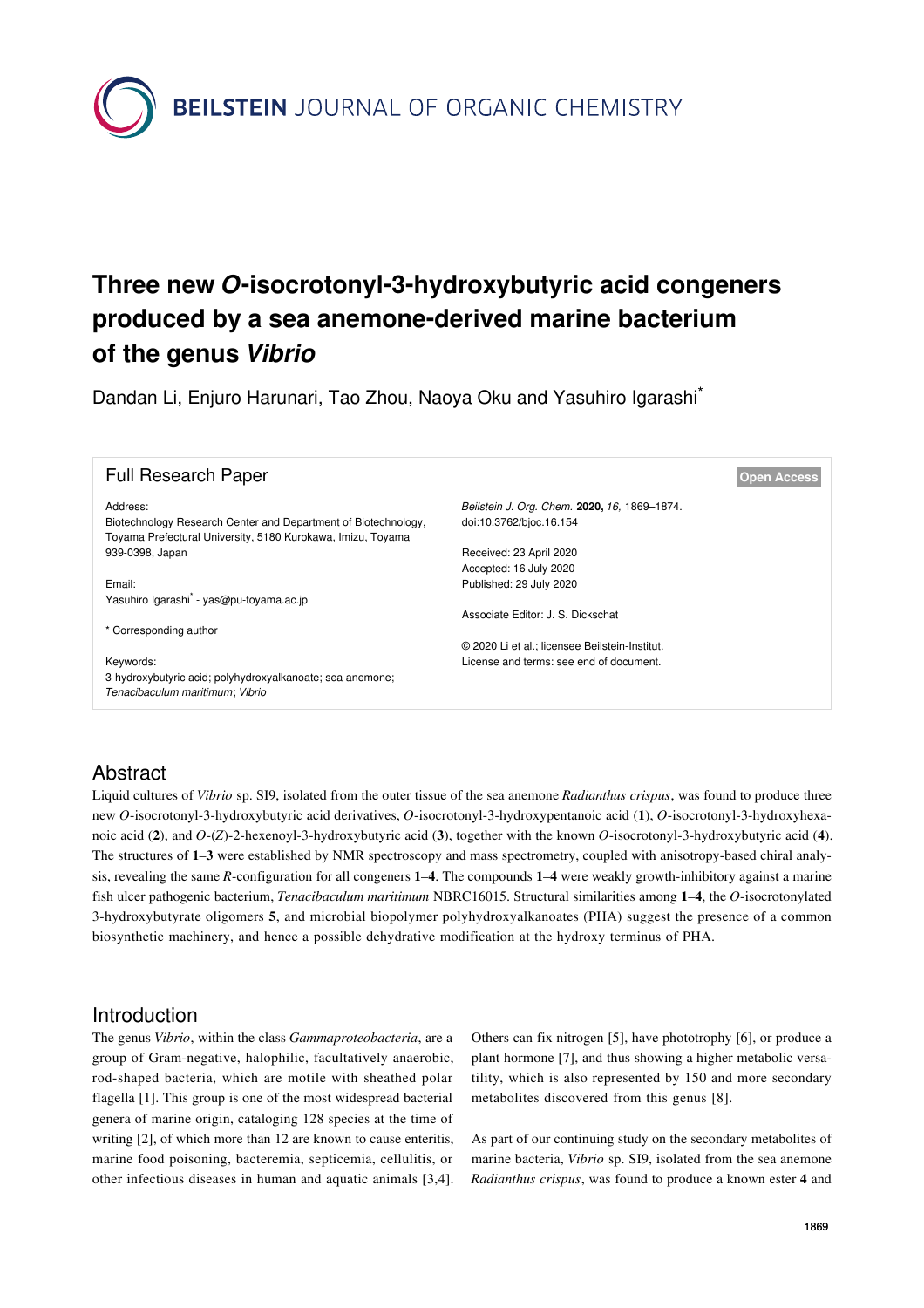its new congeners **1**–**3** ([Figure 1](#page-1-0)). Compound **4** is the shortest among the five oligomers of *O*-isocrotonyl-oligo(3-hydroxybutyrate) (**5**) previously discovered from *Vibrio* [\[9\].](#page-5-7) In this study, we describe the isolation, structure elucidation, including the absolute configuration, and bioactivity of **1**–**4**.

<span id="page-1-0"></span>

### Results and Discussion

The producing strain was cultured in a sea water-based medium and then extracted with *n*-BuOH. The extract was successively fractionated by silica gel chromatography using a gradient of MeOH in CHCl<sub>3</sub> and octadecyldimethylsilyl (ODS) flash chromatography with elution by acidic aqueous MeCN. One of the midpolar fractions was purified by reversed-phase HPLC to give **1** (1.5 mg), **2** (11.2 mg), **3** (4.3 mg), and **4** (135.6 mg) from a 3 L culture.

The 1H NMR spectra of **1**–**4** similarly showed three deshielded resonances (H3, H2', and H3') and a pair of mutually coupled doublet-of-doublets resonances  $(H<sub>2</sub>2)$ , indicating a shared core structure ([Table 1,](#page-1-1) [Table 2,](#page-2-0) and [Supporting Information File 1](#page-4-0)). In fact, the  $^{13}$ C NMR spectra all had signals in common: two carboxy (carboxamide) and two olefinic carbon resonances along with one oxygenated carbon resonance (see [Supporting](#page-4-0) [Information File 1](#page-4-0)), and the analysis of an HSQC spectrum added two methyl groups and one to three aliphatic methylene groups to this composition. The molecular formula was determined to be  $C_9H_{14}O_4$  for **1**,  $C_{10}H_{16}O_4$  for **2** and **3**, and C8H12O4 for **4** by HRESIMS–TOF measurements, differing by a factor of one to two methylene units but giving the same three degrees of unsaturation, which are explained by two carboxy groups and one double bond. Thus, **1**–**4** were confirmed to be a series of acyclic compounds with a varying length of aliphatic chains.

The analysis of a COSY spectrum of the smallest congener **4** revealed two  $C_3$  fragments,  $H_22-H3(O)-H_24$  and H2'=H3'–H34'. The geometry at C2' was determined to be *Z* based on a vicinal coupling constant between the olefinic protons H2' and H3'  $(J = 11.5 \text{ Hz}$ ; [Table 2](#page-2-0)). Both of the fragments showed HMBC correlations to the same carboxy carbon C1 ( $\delta$ C 165.6), revealing an intervening ester linkage. Finally, HMBC correlations from the methylene proton  $H<sub>2</sub>$  and the oxymethine proton H3 to the other carboxy carbon C1 ( $\delta$ <sup>C</sup> 175.3) placed a carboxylic acid functionality on the methy-

<span id="page-1-1"></span>

|                                |                 | Table 1: NMR data for 1 and 2 in CDCl <sub>3</sub> . |                |                         |                               |                                            |        |                         |
|--------------------------------|-----------------|------------------------------------------------------|----------------|-------------------------|-------------------------------|--------------------------------------------|--------|-------------------------|
|                                |                 |                                                      |                |                         |                               |                                            |        |                         |
|                                |                 | 1                                                    |                |                         |                               | $\overline{2}$                             |        |                         |
| no.                            | 13 <sub>C</sub> | <sup>1</sup> H ( <i>J</i> in Hz), integral           | COSY           | <b>HMBC<sup>a</sup></b> | 13 <sub>C</sub>               | <sup>1</sup> H ( <i>J</i> in Hz), integral | COSY   | <b>HMBC<sup>a</sup></b> |
| 3-hydroxy-4-methylbutyric acid |                 |                                                      |                |                         | 4-ethyl-3-hydroxybutyric acid |                                            |        |                         |
| 1                              | 175.0           |                                                      |                |                         | 176.2                         |                                            |        |                         |
| $\overline{c}$                 | 38.4            | 2.68, dd (7.3, 15.8), 1H                             | 3              | 1, 3, 4                 | 39.0                          | 2.68, dd (7.2, 15.9), 1H                   | 3      | 1, 3, 4                 |
|                                |                 | 2.61, dd (5.5, 15.9), 1H                             | 3              | 1, 3, 4                 |                               | 2.60, dd (5.6, 15.8), 1H                   | 3      | 1, 3, 4                 |
| 3                              | 70.8            | 5.22, br quint (6.3), 1H                             | 2, 4           | 1, 2, 4, 5, 1'          | 69.5                          | 5.25, m, 1H                                | 2, 4   | 1, 2, 4, 5, 1'          |
| 4                              | 26.9            | 1.71, m, 2H                                          | 3, 5           | 2, 3, 5                 | 36.1                          | 1.61, m, 2H                                | 3, 5   | 2, 3, 5, 6              |
| 5                              | 9.4             | 0.94, t(7.4), 3H                                     | $\overline{4}$ | 3, 4                    | 18.4                          | 1.35, m, 2H                                | 4, 6   | 3, 4, 6                 |
| 6                              |                 |                                                      |                |                         | 13.8                          | 0.91, t(7.4), 3H                           | 5      | 3, 4, 5                 |
| isocrotonic acid               |                 |                                                      |                |                         | isocrotonic acid              |                                            |        |                         |
| 1 <sup>′</sup>                 | 165.9           |                                                      |                |                         | 165.8                         |                                            |        |                         |
| 2 <sup>′</sup>                 | 120.5           | 5.78, dq (11.5, 1.8), 1H                             | 3'             | 1', 4'                  | 120.5                         | 5.74, qd (11.4, 1.8), 1H                   | 3'     | 1', 4'                  |
| 3'                             | 145.6           | 6.34, dq (11.5, 7.3), 1H                             | 2', 4'         | 1', 4'                  | 145.5                         | 6.30, m, 1H                                | 2', 4' | 1', 4'                  |
| 4 <sup>′</sup>                 | 15.4            | 2.13 dd (7.3, 1.8) 3H                                | 3'             | 1', 2', 3'              | 15.4                          | 2.10, dd (7.3, 1.6), 3H                    | 3'     | 1', 2', 3'              |

aHMBC correlations from the proton to the indicated carbon atoms.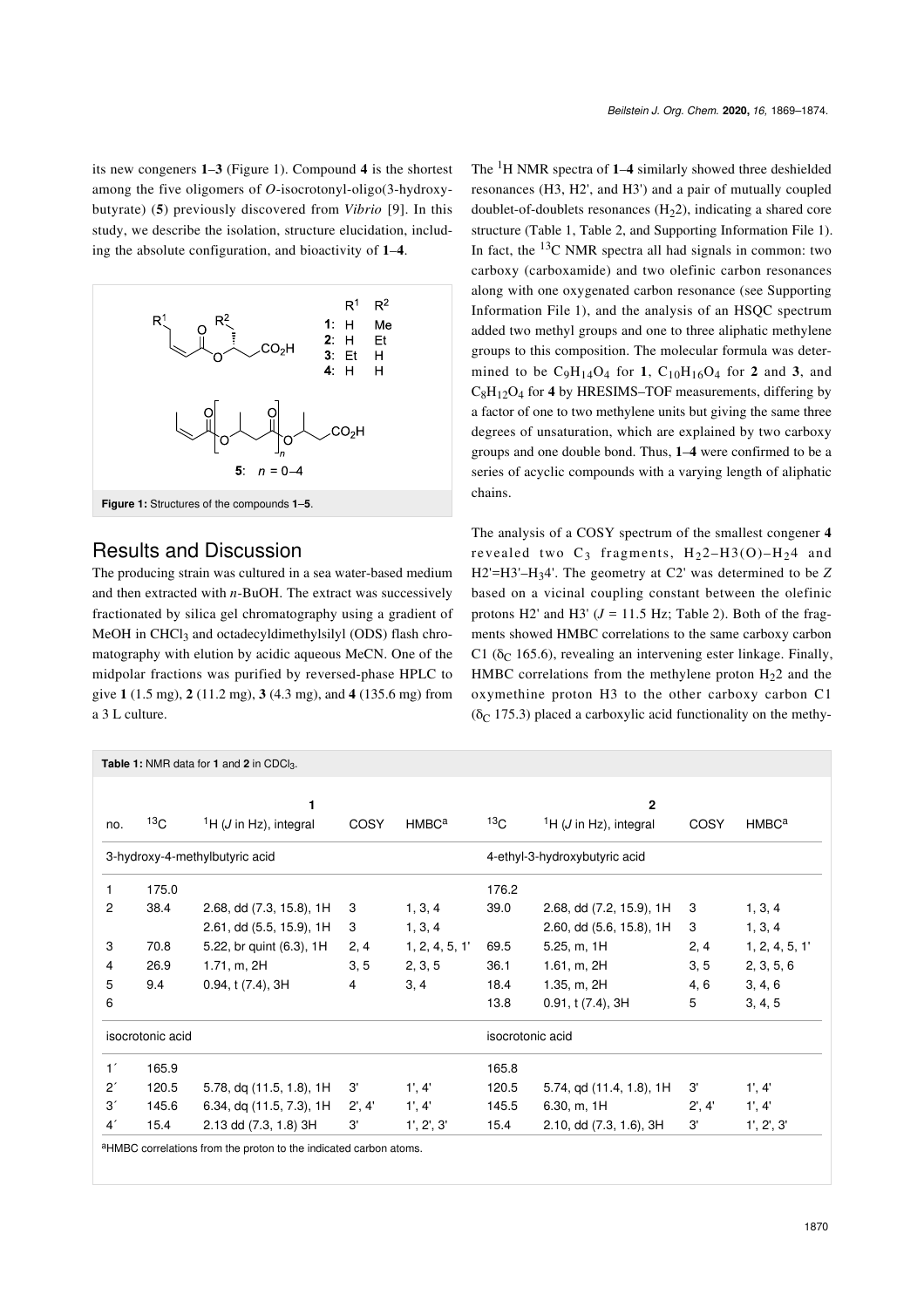<span id="page-2-0"></span>

|                |                        | 3                                          |        |                         | 4                |                                            |        |                   |
|----------------|------------------------|--------------------------------------------|--------|-------------------------|------------------|--------------------------------------------|--------|-------------------|
| no.            | 13 <sub>C</sub>        | <sup>1</sup> H ( <i>J</i> in Hz), integral | COSY   | <b>HMBC<sup>a</sup></b> | 13 <sub>C</sub>  | <sup>1</sup> H ( <i>J</i> in Hz), integral | COSY   | HMBC <sup>a</sup> |
|                | 3-hydroxybutyric acid  |                                            |        |                         |                  | 3-hydroxybutyric acid                      |        |                   |
| 1              | 175.6                  |                                            |        |                         | 175.4            |                                            |        |                   |
| $\overline{c}$ | 40.5                   | 2.73, dd (7.2, 15.9), 1H                   | 3      | 1, 3, 4                 | 40.5             | 2.73, dd (7.1, 15.9), 1H                   | 3      | 1, 3, 4           |
|                |                        | 2.56, dd (5.7, 15.9), 1H                   | 3      | 1, 3, 4                 |                  | 2.57, dd (5.5, 15.9), 1H                   | 3      | 1, 3, 4           |
| 3              | 66.5                   | 5.30, br sept (6.3), 1H                    | 2, 4   | 1, 2, 4, 1'             | 66.5             | 5.32, br sept (6.3), 1H                    | 2, 4   | 1, 2, 4, 1'       |
| 4              | 19.9                   | 1.35, d (6.2), 3H                          | 3      | 2, 3                    | 19.9             | 1.35, d $(6.3)$ , 3H                       | 3      | 2, 3              |
|                | $(Z)$ -2-hexenoic acid |                                            |        |                         | isocrotonic acid |                                            |        |                   |
| 1 <sup>′</sup> | 165.6                  |                                            |        |                         | 165.6            |                                            |        |                   |
| $2^{\prime}$   | 109.6                  | 5.73, dt (11.6, 1.6), 1H                   | 3'     | 1', 4'                  | 120.5            | 5.76, dq (11.5, 1.6), 1H                   | 3'     | 1', 4'            |
| 3'             | 150.9                  | 6.23, dt (11.5, 7.5), 1H                   | 2', 4' | 1', 4', 5'              | 145.5            | 6.33, dq (11.5, 7.3), 1H                   | 2', 4' | 1', 4'            |
| 4 <sup>′</sup> | 31.0                   | 2.61, qd (7.4, 1.6), 2H                    | 3', 5' | 2', 3', 5', 6'          | 15.4             | 2.13, dd (7.2, 1.9), 3H                    | 3'     | 2', 3'            |
| 5 <sup>′</sup> | 22.3                   | 1.46, sex (7.4), 2H                        | 4', 6' | 3', 4', 6'              |                  |                                            |        |                   |
| 6 <sup>′</sup> | 13.7                   | 0.94, t(7.3), 3H                           | 5'     | 4', 5'                  |                  |                                            |        |                   |

lene group, which completed the structure of **4** as *O*-isocrotonyl-3-hydroxybutyric acid [\(Figure 2](#page-2-1)).

<span id="page-2-1"></span>

A close similarity of the NMR data for **1**–**3** [\(Table 1](#page-1-1) and [Table 2](#page-2-0)) allowed the same sequence of structure analysis. The compounds 1 and 2 were found to have extra  $C_1$  and  $C_2$  extensions on the butyric acid units, while in  $3$ , an extra  $C_2$  extension occurred on the isocrotonyl group, as shown by the connectivity established by the analysis of the COSY spectra ([Figure 2](#page-2-1)). Thus, **1**–**3** were concluded to be *O*-isocrotonyl-3 hydroxypentanoic acid, *O*-isocrotonyl-3-hydroxyhexanoic acid, and *O*-(*Z*)-2-hexenoyl-3-hydroxybutyric acid, respectively ([Figure 1](#page-1-0)).

A database search identified the planar structure of **4** in a patent that described **5** ([Figure 1](#page-1-0)) from marine obligate *Vibrio* sp. C-984 [\[9\]](#page-5-7). To determine the absolute configuration of C3 in **1**–**4**, an anisotropy-based chiral analysis using a chiral derivatization reagent, phenylglycine methyl ester (PGME), was conducted [\[10\].](#page-5-8) The compounds **1**–**4** were derivatized with (*S*)- or (*R*)-PGME by the action of *N*,*N´*-diisopropylcarbodiimide (DIC) and  $N$ , $N$ -dimethylaminopyridine (DMAP) in CH<sub>2</sub>Cl<sub>2</sub>, followed by reversed-phase HPLC to give the respective (*S*)- or (*R*)-PGME amides **1a**, **1b**, **2a**, **2b**, **3a**, **3b**, **4a**, and **4b**. The calculation of the <sup>1</sup>H NMR chemical shift differences  $\Delta \delta_{(S-R)}$ beyond C3, by subtracting the chemical shift of each proton in the (*R*)-isomer (**1b–4b**) from those in the (*S*)-isomer (**1a**–**4a**), gave positive values at C4, C5, and C6 and negative values at C2' and C3' for all four compounds ([Figure 3a](#page-3-0)). Note that the sign distribution of the  $\Delta\delta$ <sub>(S - R)</sub> values in β,β-substituted carboxylic acids is inverted from that observed in the  $\alpha$ , $\alpha$ substituted counterparts ([Figure 3b](#page-3-0)) because the PGME anisotropy group is flipped upside down due to the insertion of an extra methylene group between the chiral center and the carboxylic acid functionality [\[11\]](#page-5-9). Thus, the *R*-configuration was concluded for all four compounds **1**–**4**.

The compounds **1**–**4** are closely related to PHAs, the energy reserve substances for eubacteria and some species of archaea [\[12\]](#page-5-10). Both groups of compounds are composed of  $(R)$ -configured 3-hydroxy fatty acids [\[13\],](#page-5-11) and 3-hydroxybutyric acid in **3** and **4** and 3-hydroxyhexanoic acid in **2** are the most common two building blocks for PHAs [\[14\]](#page-5-12). However, degrees of poly-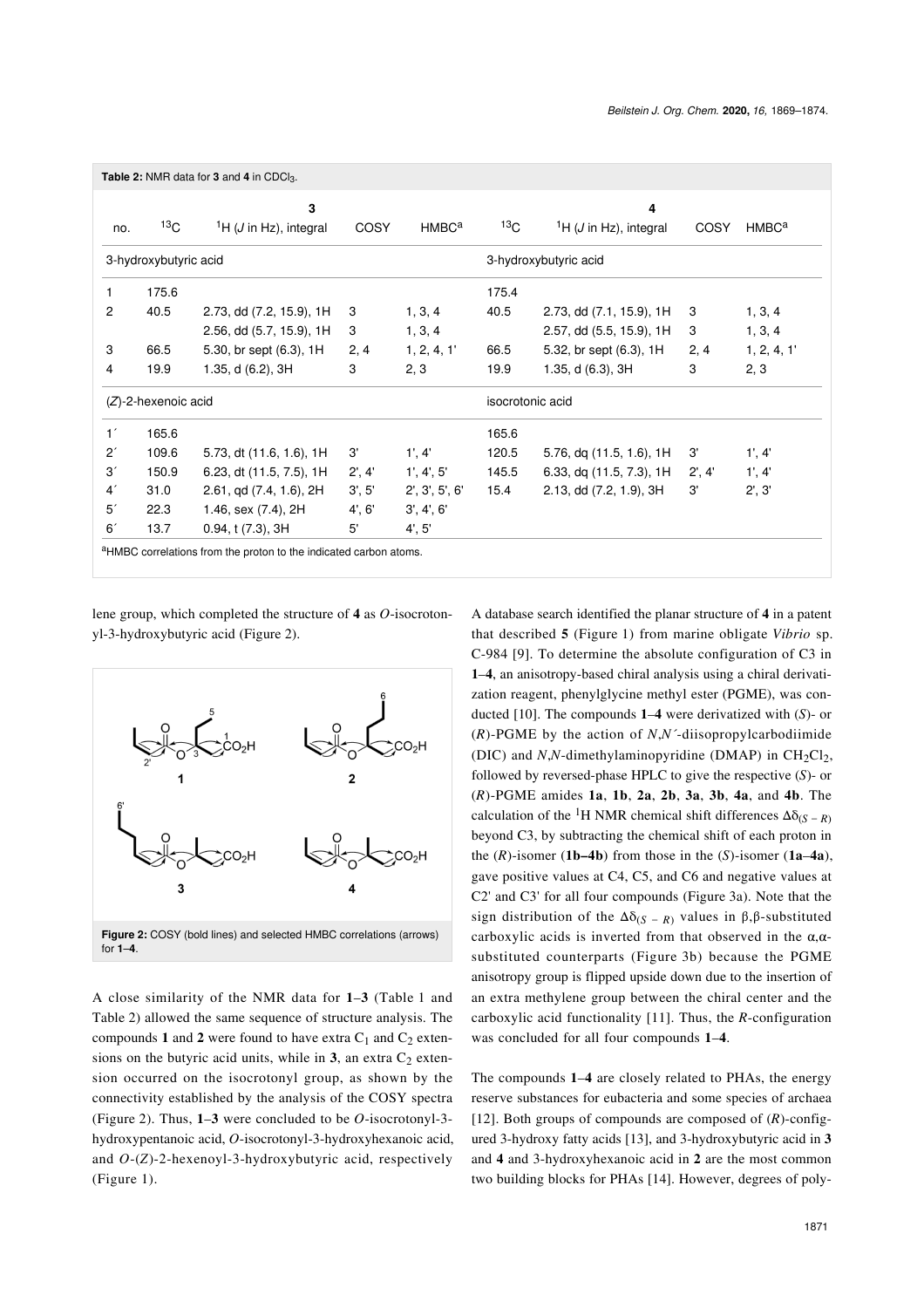<span id="page-3-0"></span>

merization as low as for **1**–**4** and the dehydrative modifications are unprecedented, besides for **5** [\[9\]](#page-5-7).

Because PHAs are by nature biodegradable, can be produced from renewable bioresources, and have material properties close to the conventional petroleum-derived plastics, the commercial production and market development are actively pursued by several companies amid the growing plastic waste crisis [\[14,15\].](#page-5-12) *Vibrio* are perhaps the first to be known as producers of PHAs among marine microbes [\[16\]](#page-5-13), and are isolated predominantly for the screening of the PHA production [\[17\]](#page-5-14). Intriguingly, aquatic farmed animals fed with poly(3-hydroxybutyrate) showed a reduced mortality compared to those not fed when being exposed to pathogenic *Vibrio* species, suggesting the application of PHAs as a biocontrol agent [\[18\].](#page-5-15) Although the toxicity of **1**–**4** toward the producing strain was not tested, they weakly inhibited the growth of *Tenacibaculum maritimum*, a causative agent of skin ulcers in marine fish, at MIC values of 25 (**1**), 50 (**2**), 50 (**3**), and 25 μg/mL (**4**), respectively. None of the compounds showed cytotoxicity against 3Y1 rat embryonic fibroblastic cells below 50 μg/mL.

#### Conclusion

In summary, the known *O*-isocrotonyl-3-hydroxybutyric acid (**4**) and its three new congeners with different alkyl chain lengths, *O*-isocrotonyl-3-hydroxypentanoic acid (**1**), *O*-isocrotonyl-3-hydroxyhexanoic acid (**2**), and *O*-(*Z*)-2 hexenoyl-3-hydroxybutyric acid (**3**), were isolated from the fermentation extract of the sea anemone-derived bacterium of the genus *Vibrio*. The application of the anisotropy-based chiral analysis unequivocally determined the (*R*)-configuration of the 3-hydroxy acid components in **1**–**4**. These compounds showed no cytotoxicity but were weakly antibacterial against a fish ulcer pathogen, *Tenacibaculum maritimum*. The (2*Z*)-enoic acyl

termini in **1**–**4** are precedented by **5**, discovered from another *Vibrio* bacterium, and the (*R*)-configured short-chain 3-hydroxy acids are the common building blocks with PHA, the microbial storage polymer. The structural similarities among **1**–**5** and PHA suggest a quite similar or even the same biosynthetic origin of these molecules, and hence a potential dehydrative modification at the hydroxy terminus of PHA. MS and NMR analyses combined with state-of-the-art chemical approaches should unveil the detailed structure of PHAs and possibly offer a clue to alter the property of these promising biomaterials.

# **Experimental**

### General experimental procedures

Optical rotations were recorded on a JASCO P-1030 polarimeter. UV and IR absorption spectra were recorded on a Shimadzu UV-1800 and a Perkin Elmer Spectrum 100 spectrophotometer, respectively. NMR spectra were obtained on a Bruker AVANCE 500 spectrometer, referencing to the residual solvent peaks at  $\delta_H$  7.26 and  $\delta_C$  77.0 for CDCl<sub>3</sub>. HRESIMS–TOF spectra were measured using a Bruker micrOTOF focus mass spectrometer. The absorbance of a formazan solution at 540 nm was measured on a ThermoFisher Scientific Multiskan Sky microplate reader.

#### Biological material

The sea anemone *Radianthus crispus* was purchased from an aquarium vendor in Nagasaki, Japan. The strain SI9 was isolated from its outer tissue specimen according to the method described previously [\[19\]](#page-5-16) and identified as a member of the genus *Vibrio* on the basis of an 98.6% similarity in the 16S rRNA gene sequence (1458 nucleotides; DDBJ accession number LC498627) to *Vibrio nereis* DSM 19584T (accession number LHPJ01000025).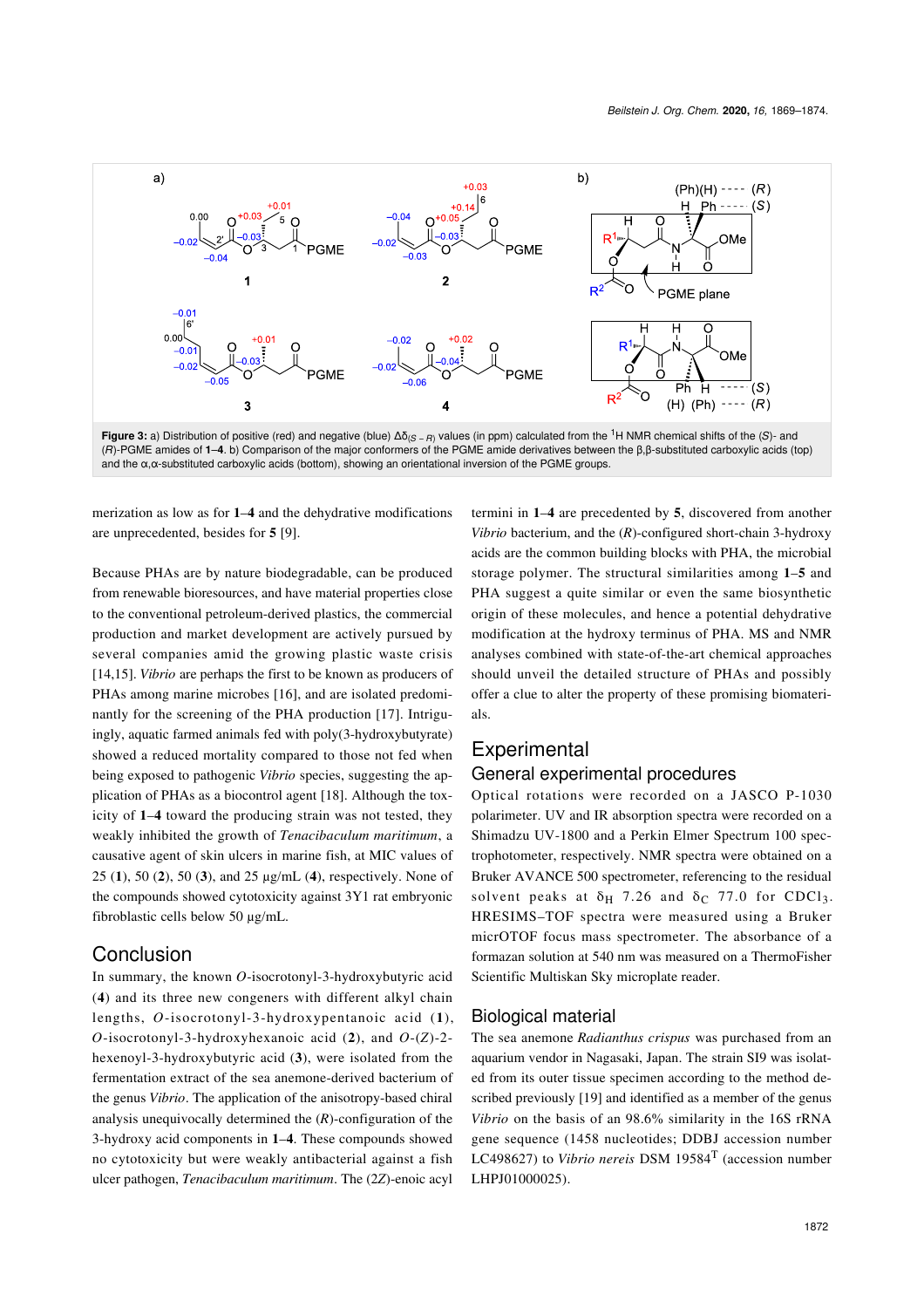#### Fermentation and isolation of **1**–**4**

Colonies of the strain SI9, recovered on a Marine Agar plate, were transferred into a 500 mL K-1 flask containing 100 mL 1/3 strength of simplified Marine Broth, which was prepared from 0.5% peptone, 0.1% yeast extract, and 3 L seawater, with the pH adjusted to 7.6. After being fermented at 30 °C at 200 rpm for 2 days, 3 mL aliquots of the seed culture thus prepared were dispensed into 500 mL K-1 flasks, each containing 100 mL A16 production medium consisting of 2% glucose, 1% Pharmamedia,  $0.5\%$  CaCO<sub>3</sub> and 1% Diaion HP-20 in natural seawater. After being shake-cultured at 30 °C at 200 rpm for 5 days, each production culture received 100 mL *n*-butanol, and the flasks were shaken for an additional 1 h for extraction. The emulsified broth was centrifuged at 6000 rpm for 10 min, and the resulting butanol layers were collected and concentrated in vacuo to give 5.8 g of an extract from a 3 L culture. This was first fractionated on a silica gel column with a stepwise elution by CHCl3/MeOH mixtures (1:0, 20:1, 10:1, 4:1, 2:1, 1:1, and 0:1,  $v/v$ ). The third fraction (1.35 g) was further fractionated by ODS column chromatography, eluting with MeCN/0.1% HCOOH (2:8, 3:7, 4:6, 5:5, 6:4, 7:3, and 8:2, v/v). The fourth fraction (0.28 g) was subjected to reversed-phase HPLC on a Cosmosil AR-II column ( $10 \times 250$  mm), eluting with 32% MeCN in 0.1% HCOOH at 4 mL/min to give 1 (1.5 mg;  $t_R$ ) 16.1 min), **2** (11.2 mg;  $t<sub>R</sub>$  17.6 min), **3** (4.3 mg;  $t<sub>R</sub>$  18.3 min), and **4** (135.6 mg;  $t<sub>R</sub>$  9.8 min).

### Preparation of the (*S*)- and (*R*)-phenylglycine methyl ester amides

To a solution of  $4$  (1.7 mg, 10 µmol) in anhydrous  $CH_2Cl_2$ (0.5 mL) in a dried vial were added (*S*)-phenylglycine methyl ester (PGME, 3.3 mg, 16.4 μmol), DMAP (1.2 mg, 10 μM), and DIC (3.0 μL, 19.5 μmol), and the mixture was stirred for 30 min at room temperature. The production of the amide was monitored by thin-layer chromatography (TLC), developed using ethyl acetate/*n*-hexane 1:1, followed by heating with phosphomolybdic acid. After removing the solvent, the residue was subjected to HPLC on a Cosmosil  $π$ -NAP column (10 × 250 mm), eluted by a gradient method (MeCN/0.1% HCOOH) at 4 mL/min, with monitoring at 254 nm, to give the (*S*)-PGME amide **4a** (2.9 mg, 93%) as colorless oil.

The PGME amides **1a**/**b**–**3a**/**b** and **4b** were prepared by the same procedure but replacing the starting material and the chiral reagent accordingly.

#### Antibacterial assay

The antibacterial activity was evaluated by a microculture technique described previously [\[20\],](#page-5-17) except for a 1:100 reduction of the seeding density of *T. maritimum* NBRC16015.

#### Cytotoxicity assay

3Y1 rat embryonic fibroblastic cells were maintained in lowglucose DMEM medium containing L-glutamine and phenol red (Fujifilm Wako Pure Chemical, 041-29775), supplemented with 10% fatal bovine serum, 100 units/mL penicillin, 100 μg/mL streptomycin, 0.25 μg/mL amphotericin B (Fujifilm Wako Pure Chemical, 161-23181), and 100 μg/mL gentamicin sulfate (Fujifilm Wako Pure Chemical, 078-06061). The cells were seeded in each well of a 96-well culture plate at a density of 2500 cells/ well. Meanwhile, the compounds **1**–**4** and doxorubicin hydrochloride as a positive control were serially diluted 1:3.16 (halflog dilution) by the same medium in a different microtiter plate. After incubating the cell culture for 12 h at 37  $\degree$ C in an atmosphere of 95% air and 5%  $CO<sub>2</sub>$  saturated with H<sub>2</sub>O, the drug solutions were transferred into each cell culture to make up 200 μL of the culture. The highest concentration of the vehicle solvents (MeOH or DMSO) was set at 0.5 vol %, where the growth of the cells was not affected. After incubating the test plate for 84 h, 100 μL of the medium containing MTT 1 mg/mL was added to each well, and the plate was further incubated for 4 h. The medium was carefully removed by aspiration, and formazan dye formed at the bottom of the wells was solubilized by the addition of 150 μL DMSO. The respiration of live cells was quantified by the measurement of the absorption at 540 nm by a microplate reader. The experiment was run in a triplicate, and the rates of the cell-growth inhibition at each concentration were plotted on a single logarithmic chart to deduce the  $GI_{50}$ values of the test compounds.

### Supporting Information

<span id="page-4-0"></span>Supporting Information File 1

Spectra and compound characterization data for **1**–**4** and the PGME amide pairs **1a**/**b**–**4a**/**b**. [\[https://www.beilstein-journals.org/bjoc/content/](https://www.beilstein-journals.org/bjoc/content/supplementary/1860-5397-16-154-S1.pdf) [supplementary/1860-5397-16-154-S1.pdf\]](https://www.beilstein-journals.org/bjoc/content/supplementary/1860-5397-16-154-S1.pdf)

#### Acknowledgements

We thank Profs. Shinichi Ikushiro and Miyu Nishikawa for allowing and instructing us to use the Multiskan Sky microplate reader. *Tenacibaculum maritimum* NBRC16015 and 3Y1 cells were obtained from the Biotechnology Resource Center, National Institute of Technology and Evaluation and the JCRB Cell Bank, National Institute of Biomedical Innovation, Health and Nutrition, respectively.

#### Funding

This work was supported in part by JSPS KAKENHI Grant Number JP19K05848 to Y. I and JP18K05827 to N. O.